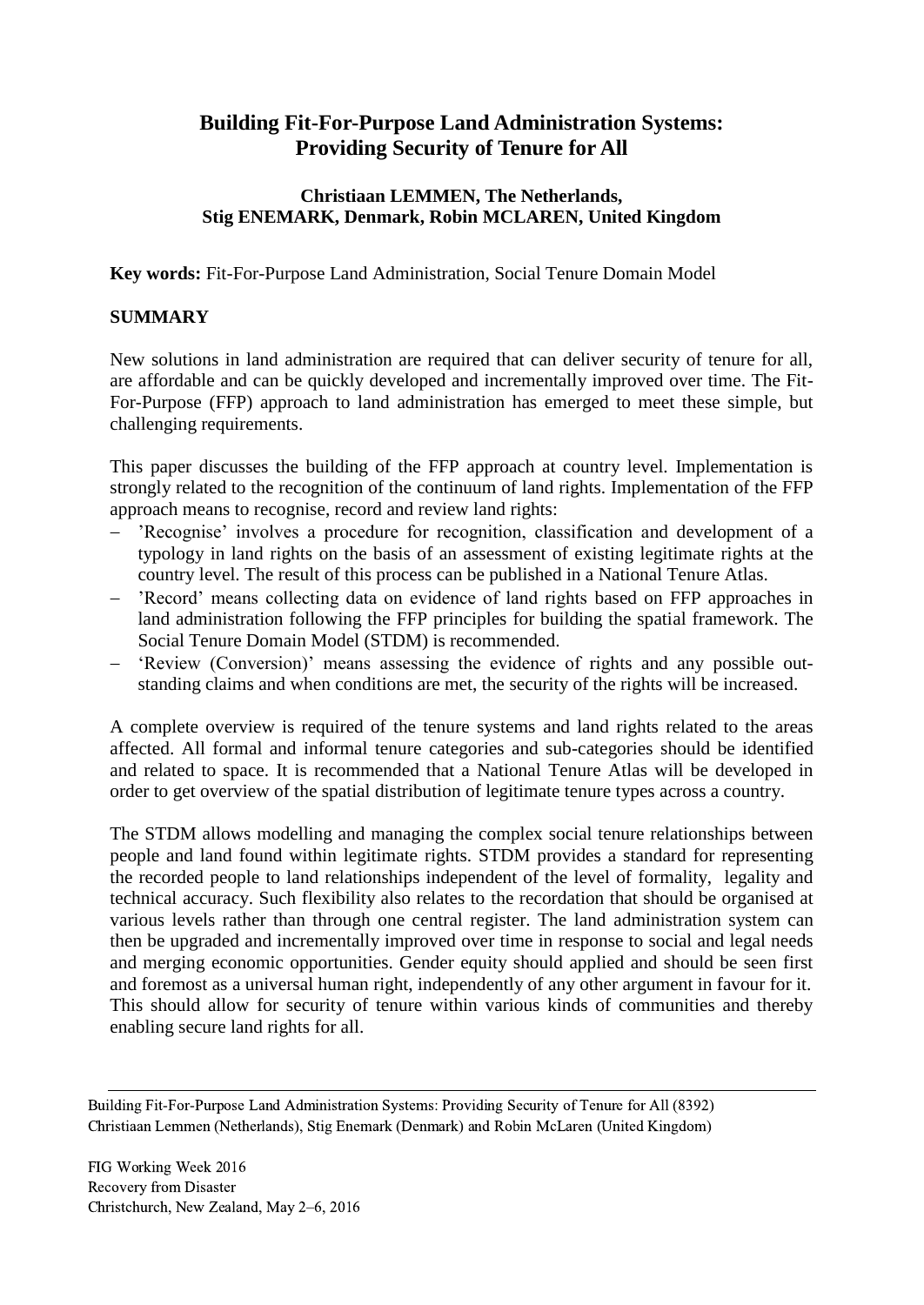Adopting an effective, scalable supporting ICT infrastructure is considered to be crucial for the implementation of the FFP approach.

## **Building Fit-For-Purpose Land Administration Systems: Providing Security of Tenure for All**

### **Christiaan LEMMEN, The Netherlands, Stig ENEMARK, Denmark, Robin MCLAREN, United Kingdom**

### **1. INTRODUCTION**

New solutions in land administration are required that can deliver security of tenure for all, are affordable and can be quickly developed and incrementally improved over time. The Fit-For-Purpose (FFP) approach to land administration has emerged to meet these simple, but challenging requirements. This FFP approach has been recognized and supported by FIG and the World Bank and is described in a joint FIG and World Bank publication (FIG/WB, 2014). UN-HABITAT/Global Land Tool Network (GLTN) decided to elaborate this approach further by initiating a project in cooperation with Dutch Kadaster on developing a Guide for Fit-For-Purpose Land Administration in collaboration with key partners. This guide (Enemark et al., 2015) underpins the GLTN land tool development activities and enables implementation of sustainable land administration systems in less developed countries at scale. The resulting GLTN publication will be launched at the FIG Working Week, Christchurch, New Zealand, May 2016.

Enemark et al. (2016) describe the key principles for building sustainable and FFP land administration systems. The FFP approach has three fundamental characteristics. Firstly, there is a focus on the purpose and then how to design the means for achieving it as well as possible; secondly, it requires flexibility in designing the means to meet the current constraints; and, thirdly, it emphasizes the perspective of incremental improvement to provide continuity. Enemark et al. further describe the three core components of the FFP concept: the spatial, the legal, and the institutional frameworks. Each of these components includes the relevant flexibility to meet the actual needs of today and can be incrementally improved over time in response to societal needs and available financial resources. McLaren et al. (2016) describe the approaches and issues associated with implementing FFP land administration, including change management, capacity development and project delivery.

This paper discusses the building of the FFP approach at country level. The paper provides some guidelines on "how to make it work". In the view of the authors the focus of implementation is in providing secure land rights for all. Implementation of the FFP approach means to 'recognise', 'record' and 'review' land rights.

This paper further highlights the importance of the development of an ICT environment.

The paper starts with the introduction of some characteristics of current legal and regulatory frame works in section 2. This includes the continuum of land rights. Land administration

Building Fit-For-Purpose Land Administration Systems: Providing Security of Tenure for All (8392) Christiaan Lemmen (Netherlands), Stig Enemark (Denmark) and Robin McLaren (United Kingdom)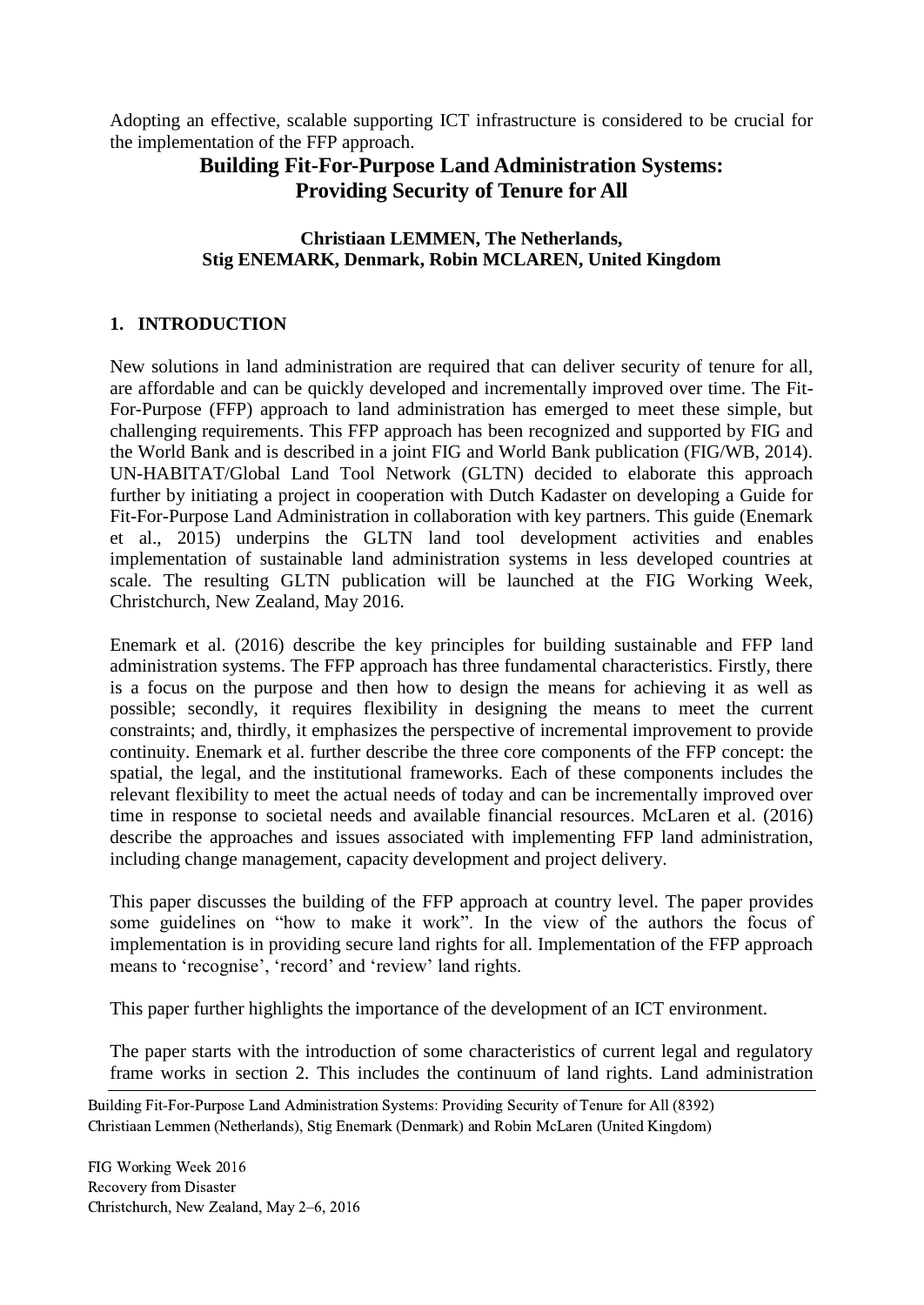functions are presented in section 3; the FFP process for recognizing, recording and reviewing in section 4. STDM is briefly presented in section 5; the National Tenure Atlas in section 6 and flexible recordation is highlighted in section 7. ICT principles relevant for nationwide FFP implementation are introduced in section 8. The paper ends with conclusions in section 9.

### **2. CHARACTERISTICS OF LEGAL & REGULATORY FRAMEWORKS**

The legal and regulatory framework defines how rights, restrictions and responsibilities in land are established and managed, taking into account the actual (de jure and de facto) land tenure arrangements within the country. By adopting a FFP approach to building this framework, it should include the following: types of land (such as public, private, customary, etc.); types of tenure recognised (such as formal, legitimate, informal, social); procedures for recognition and recordation of the various forms of land rights; procedures for land transfers through sales, inheritance, divorce, marriage, etc.; and procedures for maintenance and updating.

In most developing countries the processes for land registration are complex, costly, time consuming and with high demands for accuracy of boundary surveys and often unnecessary legal interventions by notaries, lawyers and courts. The existing legal framework is therefore often a significant barrier for implementing a flexible approach to building land administration systems (FIG/WB, 2014). The legal and regulatory framework will normally include a comprehensive land law or real property law as well as legislation that govern the conduct of land registration, such as the regulations that control the operation of the land registry and cadastral management. In the majority of developing countries around 80 per cent of the land is held under some form of customary tenure (Enemark et al., 2016). This land is managed by traditional authorities and is generally outside the jurisdiction of formal land registration institutions. As a first step, the legitimate holding of land in customary areas of the country should be recognised in the formal system with the option of subsequently being recorded and eventually upgraded to a legal status. This process should be managed through co-management between the traditional authorities and the formal governmental institutions, wherever possible.

Effective administration requires a flexible legal and regulatory framework supporting an adaptable tenure system with a compliant land recordation system. Conventional land administration systems in developing countries are technically unable to go to scale and the systems ignore types of social tenure common among their populations. Customary and communal areas have a long history of tenure security and well protected land rights for community members. Today this tenure is not providing sufficient security as demand for land in general and also for communal land has surged in response to increased investments. Land grabbing by private interests and expropriation without adequate compensation have been widely reported (Deininger et al., 2011). Scaling up policies and investments in the registration of customary and communal lands helps to protect the rights of local communities while reducing investment risks. Informal settlement residents need to be brought into the formal system.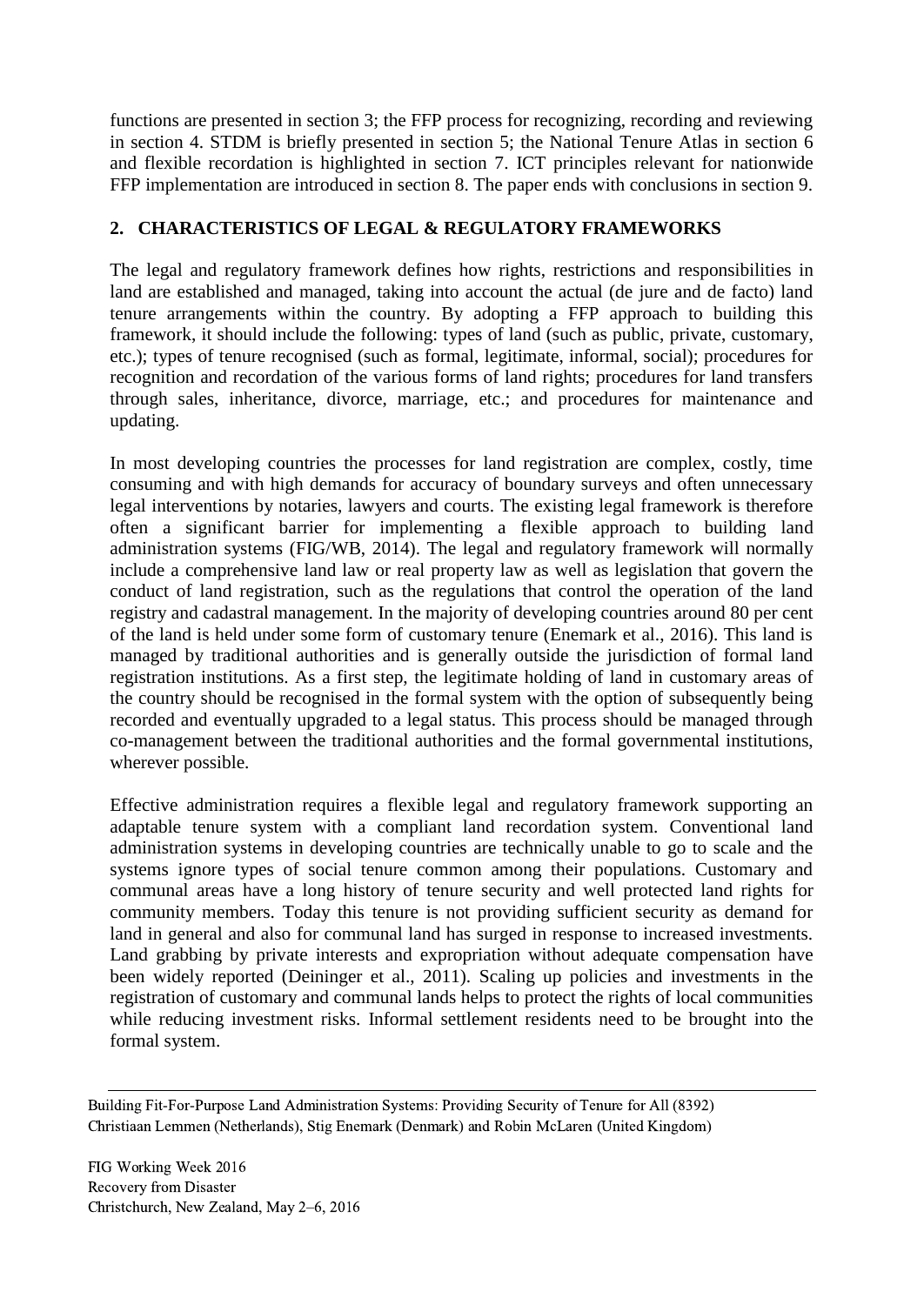While many tenure rights are defined in formal law, there are often other rights that are not similarly defined, but yet people use them every day because they are recognised by the local community and others. These rights have a social legitimacy even if they lack legal recognition, for example, customary rights that have not yet been given legal recognition by the state (UN-FAO, 2015). And the 'Voluntary Guidelines on the Responsible Governance of Tenure of Land, Fisheries and Forests in the Context of Food Security' (VGGTs) (UN-FAO, 2012) state: "Based on an examination of tenure rights in line with national law, states should provide legal recognition for legitimate tenure rights not currently protected by law." Many legal systems in developing countries just focus on specific types of rights, for example, (private) ownership or a strong land use right like leasehold. This is an impact of colonial history and legislation where land administration served mainly the elite. Global land policy and national trends now focus on recognition and protection of social, customary and more informal land tenures.

#### **Continuum of land rights**



*Figure 1: The Continuum of land rights (UN-HABITAT/GLTN, 2008).*

The continuum of land rights (Figure 1) refers to the diversity of tenure arrangements in practice, encompassing both de facto (in fact) and de jure (in law) rights. While the rights in this range may not all enjoy the benefits of a country´s formal administrative or legal recognition, social recognition might be high, providing the de facto rights local legitimacy. A continuum of land rights can function when a land administration system includes information that caters for the whole spectrum of formal, informal and customary rights. The continuum of land rights does not imply that all societies will or should necessarily develop into tenure systems based on individual ownership (freehold). Importantly, the continuum of land rights indicates, that each step in the process can be formalised.

### **3. LAND ADMINISTRATION FUNCTIONS**

A country´s full legal and regulatory framework should cover all the land administration functions of land tenure, land value, land use and development.

Land tenure includes three key aspects to be supported by the legal and regulatory framework namely to recognise, record and review land rights (see also Figure 2):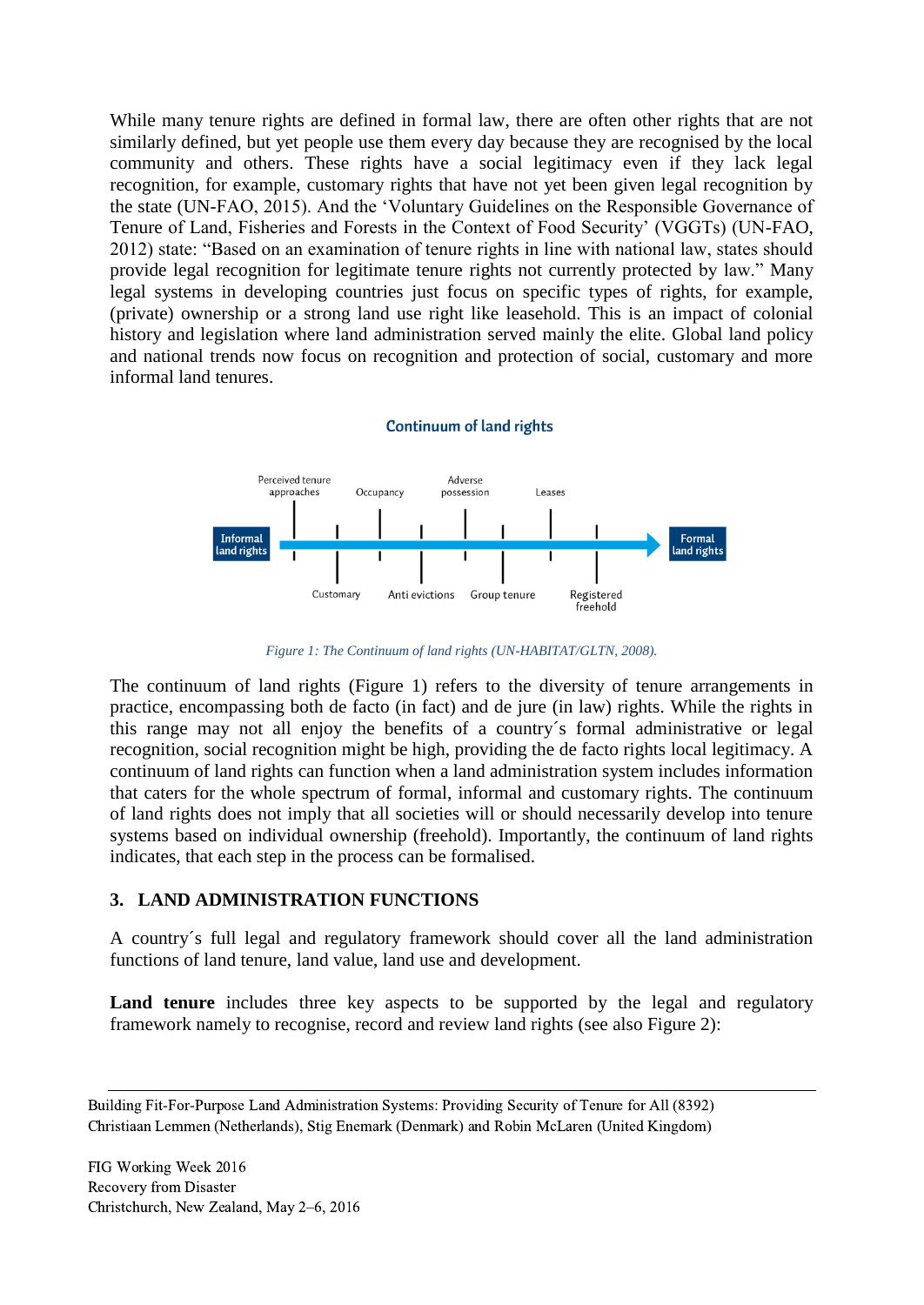- 'Recognise' involves a procedure for recognition, classification and development of a typology in land rights on the basis of an assessment of existing legitimate rights at the country level. The result of this process can be published in a National Tenure Atlas.
- *'Record'* means collecting data on evidence of land rights based on FFP approaches in land administration following the principles for building the spatial framework as presented in Enemark, et. al (2016).
- *'Review (Conversion)'* means assessing the evidence of rights and any possible outstanding claims and when conditions are met, the security of the rights will be increased.

**Land value** is about the processes for valuation and taxation of land and properties. The systems for valuation and taxation vary throughout the world. In developed countries the value normally refers to the price most likely to be concluded by well-informed buyers and sellers of a property when it is available for purchase (UN-ECE, 2005). This means that value is not a fact, but an estimate of the likely price to be paid for land and property at a given time, and it depends on the type of market transaction and the motives and interests of the parties involved. The estimated values can then be used for taxation as a basis for financing of public services. Introduction of effective valuation and taxation systems requires sufficient and reliable land information – it requires a spatial framework to operate.

Land use planning ('Physical planning') is the process whereby changes in the environment can be brought through formal processes of allocating resources, particularly land, in order to achieve maximum efficiency while respecting the nature of the environment and the welfare of community (UN-ECE, 1996). This process operates under a legal and institutional framework and follows defined steps, such as: reviewing and understanding the existing environment; defining the problem that needs to be solved; determining alternative courses of action; evaluating the options for change; selecting an appropriate strategy after consultation with those affected; and implementing that strategy and monitoring its consequences. This implies that rights can be upgraded (converted) after review. Information is needed about land resources, infrastructure, population, and land rights, such as legal and traditional ownership; use rights for land, trees, grazing, forests, national parks, etc.

Land development usually implies land acquisition that can be organised in different ways. A private development entity may acquire land in the land market and making application to develop this land to appropriate authorities. Also, the government can behave as a private buyer or pre-emptive rights can be applied. Expropriation is also an option, but only under fair compensation. Land readjustment is a good alternative, possibly combined with land banking providing it is participatory, includes tenants and an appropriate financial model which relies on value sharing not just value capture. Enforcement during maintenance can be based on zoning and orders. Control options can be based on building and construction permits, land use regulations permits, environmental permits, subsidy policies and fiscal measures. The land administration system provides: information to citizens on the legal status of land, including public orders; basic data for monitoring, control and enforcement procedures; and information in the process of public acquisition of land, ultimately for expropriation purposes.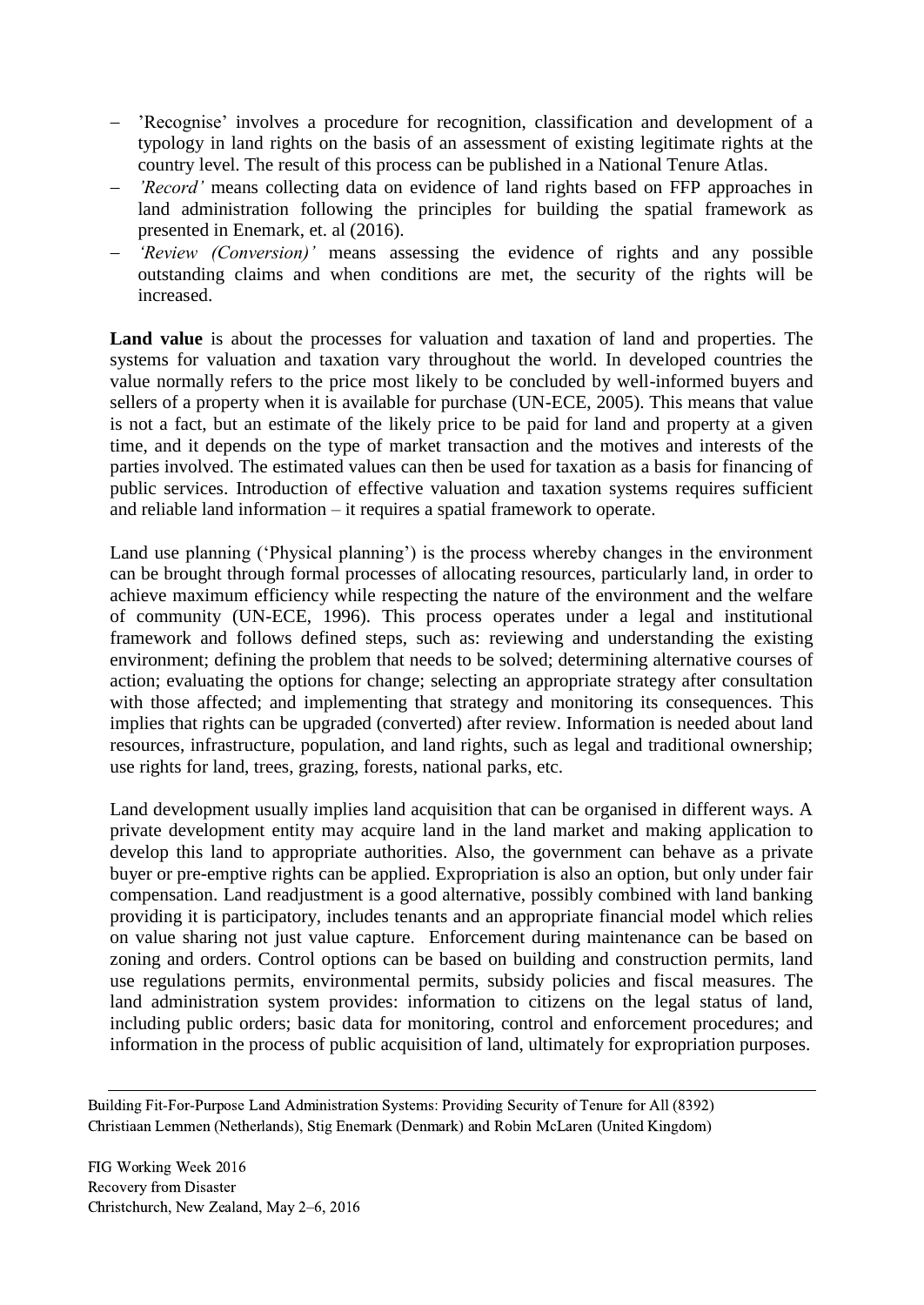In most countries the processes of securing land rights are organised in a distributed or decentralised environment. In many cases the processes are judicial in nature and significant court time is involved. This has the impact of making the recording and registering of rights slow, non-transparent, cumbersome and expensive. This is a non-inclusive process and does not normally deliver adequate results as performance is low and security of tenure for all cannot be achieved. The FFP land administration approach recommends that the activities of recording and registering rights should be conducted by administrative institutions under delegated authority, wherever possible. This will allow the amount of court time involved in recording and registering rights to be minimised, freeing up court time to focus on resolving land disputes.

### **4. RECOGNISING, RECORDING AND REVIEWING LAND RIGHTS**

The processes of recording and registering land rights under the FFP approach is illustrated in Figure 2 and the predominantly administrative activities are described below:



*Figure 2: FFP Process for Recognising, Recording and Reviewing Land Rights*

The FFP approach to land administration is primarily aimed at implementing national programs at scale to deliver security of tenure for all – as described in section 5.1. It is a propoor approach that recognises and legalises all legitimate rights. This requires political

Building Fit-For-Purpose Land Administration Systems: Providing Security of Tenure for All (8392) Christiaan Lemmen (Netherlands), Stig Enemark (Denmark) and Robin McLaren (United Kingdom)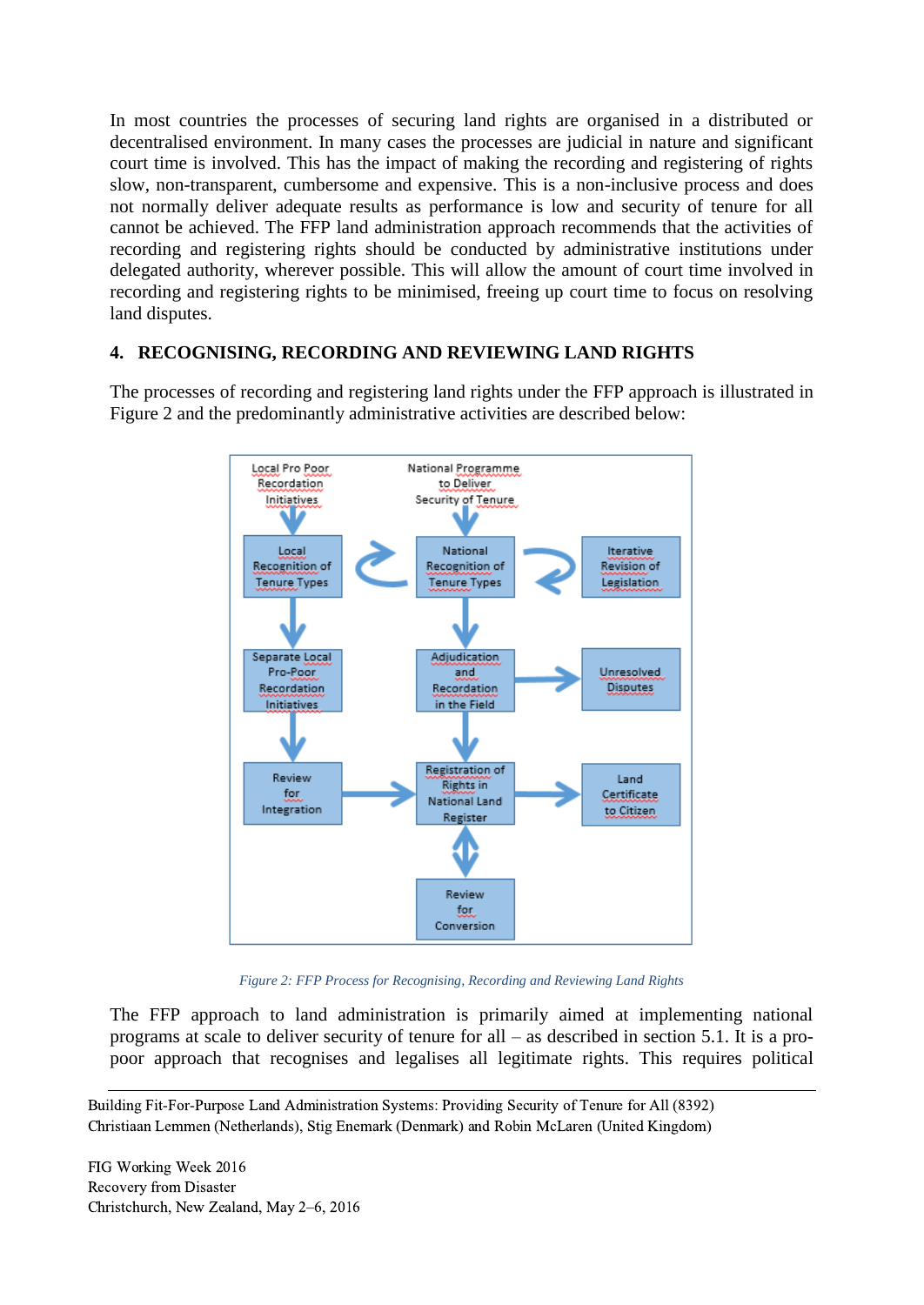commitment, as witnessed in Rwanda, Ethiopia and other countries, to roll out these national programs in short timeframes and at affordable costs. However, in countries where this political commitment is lacking then support may well build incrementally through the influence of local pro-poor recordation initiatives, which recognise and record legitimate rights in communities. These local initiatives may gain sufficient momentum and acknowledgement to eventually trigger wider incremental change and eventually lead to national recognition with corresponding changes to the legal and regulatory framework. The local pro-poor recordation initiatives can therefore work in parallel and be a supportive component of the national recordation process or act as a driver for change to help countries adopt the FFP land administration approach. This approach is described in section 5.2.

### **4.1 National Programme to Deliver Securtity of Tenure**

**National Recognition of Tenure Types**. Tenure rights are the means by which people are able to use and enjoy land, fisheries, forests and other natural resources. Societies have developed rules of tenure that regulate these rights, such as to which resources, and on how the rights are allocated, to whom and under what conditions (UN-FAO, 2015).

A wide range of people, organisations and governments can hold tenure rights. People can hold rights as individuals, as married couples and as extended families. Organisations can include condominium and neighbourhood associations, communities, religious associations and business enterprises. Governments at central, regional and local levels can also hold rights. A number of different types of rights can apply to a single spatial unit or to a portion of such a spatial unit. These rights can be an ownership right or a use right or where a usufruct applies. This spatial unit is where the owner or usufruct holder can exercise his or her right. A spatial unit can include the natural resources as well as buildings or other construction within the spatial unit. Rights other than ownership can also include the rights to enter the spatial unit for a specific purpose, e.g. to install and maintain an electrical transmission line, to travel across the spatial unit, to use water from a well, to place communication infrastructure, etc.; and rights to take something from the spatial unit, e.g. firewood, gravel, sand or peat. These secondary rights are sometimes referred to as easements or servitudes. Some types of rights are defined in formal law, with examples being public tenure rights (which are held by the state) and private tenure rights (which are held by private individuals and others). However, many legitimate rights have no legal status under a country's law. For example, customary tenure rights, where the collective and occasionally individual rights are created by custom, are usually not recognised in formal law, but legal recognition is becoming more common. Informal tenure rights are often created spontaneously in informal settlements and are not recognised by formal law. However, the informal rights can be used as the basis for the creation of legally recognised rights where the law allows.

The objective of the FFP approach is to ensure security of tenure for all. Therefore, types of rights that are legally recognised within a country need to be increased to ensure comprehensive coverage of the country. This process of including legitimate tenure types in the formal system through the revision of legislation is called national 'recognition'. For example, where communities with customary tenure are recognised as the legal owners of the

Building Fit-For-Purpose Land Administration Systems: Providing Security of Tenure for All (8392) Christiaan Lemmen (Netherlands), Stig Enemark (Denmark) and Robin McLaren (United Kingdom)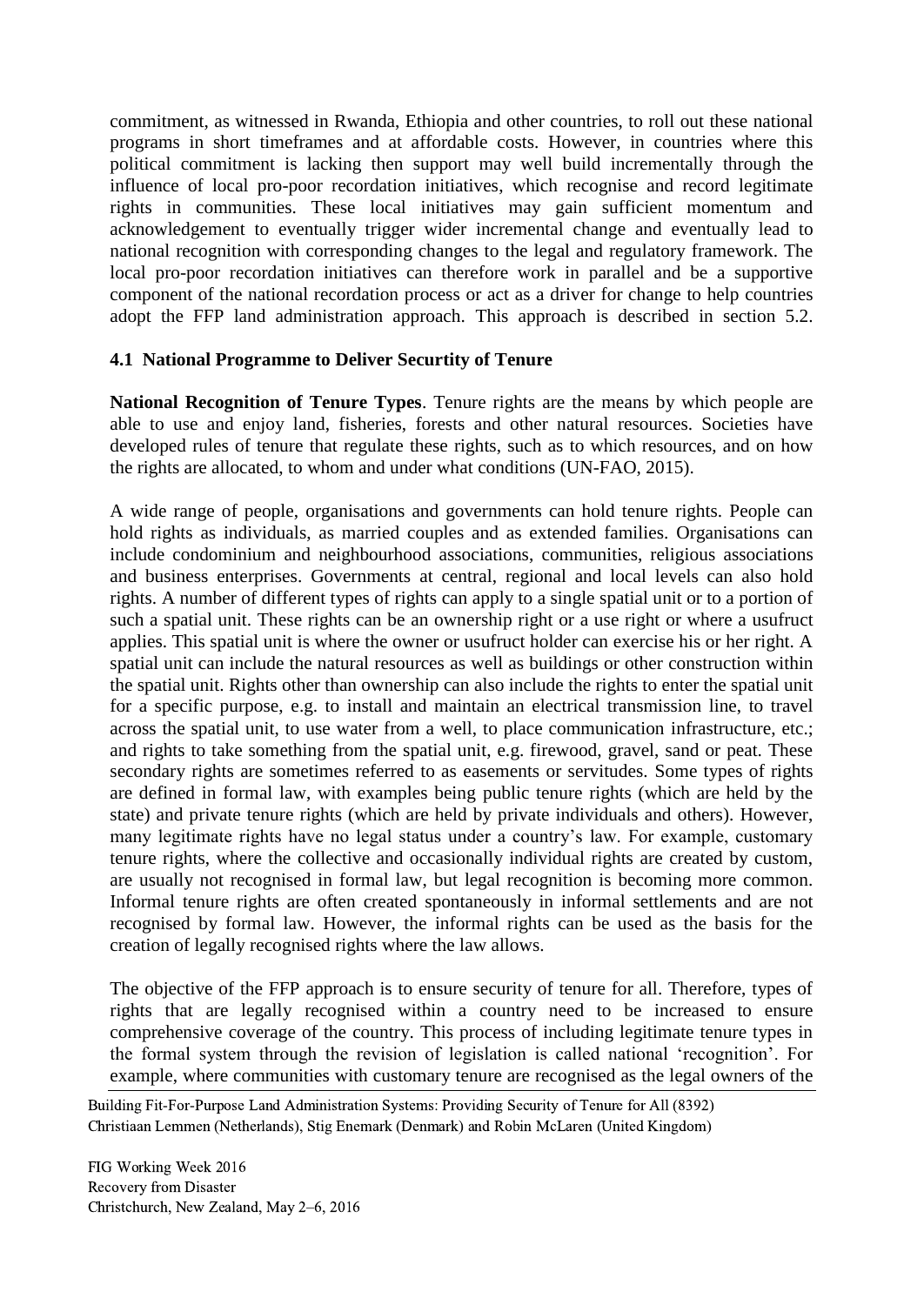land and other natural resources on behalf of their members, the spatial areas owned collectively by such a community can be identified as a spatial unit(s). The identification of the spatial units under the ownership of the communities can help them to protect their rights against encroachment or by others. Also new forms of evidence on who holds the rights need to be recognised where the focus is on the necessary proofs of individuals, families or groups, rather than complete evidence.

Countries need to establish a consultative and participatory process for identifying which rights are legitimate. The VGGTs (paragraph 4.4) provide guidance on this process: *Based on an examination of tenure rights in line with national law, states should provide legal recognition for legitimate tenure rights not currently protected by law. Policies and laws that ensure tenure rights should be non-discriminatory and gender sensitive. Consistent with the principles of consultation and participation of these guidelines, states should define through widely publicized rules the categories of rights that are considered legitimate. All forms of tenure should provide all persons with a degree of tenure security which guarantees legal protection against forced evictions that are inconsistent with states' existing obligations under national and international law, and against harassment and other threats.* 

The end result of this recognition process is a set of categories of legitimate rights officially agreed to within the country, which are legitimate under current legislation or proposed revised legislation. This will ensure that the FFP approach can record and register all rights across a country and create a truly national land administration solution. This process could be tied to the creation of a national digital map of tenure types.

**Iterative Revision of Legislation** to support Legitimate Rights. Once the recognition process has been successfully completed through a consultative and participatory approach, the government agreed categories of legitimate rights will need to be protected by law. This will require changes to be made to the corresponding laws and regulations, and possibly the constitution, of the country. Furthermore, the introduction of FFP recordation approaches for the boundaries of spatial units and to necessary rather than complete proof about persons may well require that modifications be made to the corresponding laws and regulations. For example, in some countries the regulations mandate the use of specific surveying equipment, data quality specifications and complete evidence on persons such as citizenship, marriage, death and divorce certificates. These unnecessary constraints will have to be removed to accommodate flexibility under the FFP approach.

Where these legal changes take a long time to implement then countries can still push ahead with the national FFP program. There are a number of options:

- Pass an overarching law to provide legal status to legitimate rights covered the FFP land administration program. The detailed land laws can then be updated at a later stage.
- The program can schedule the recording of the legitimate rights to be recorded and legalised later in the program;
- Issue provisional land certificates in areas of legitimate rights; or

Building Fit-For-Purpose Land Administration Systems: Providing Security of Tenure for All (8392) Christiaan Lemmen (Netherlands), Stig Enemark (Denmark) and Robin McLaren (United Kingdom)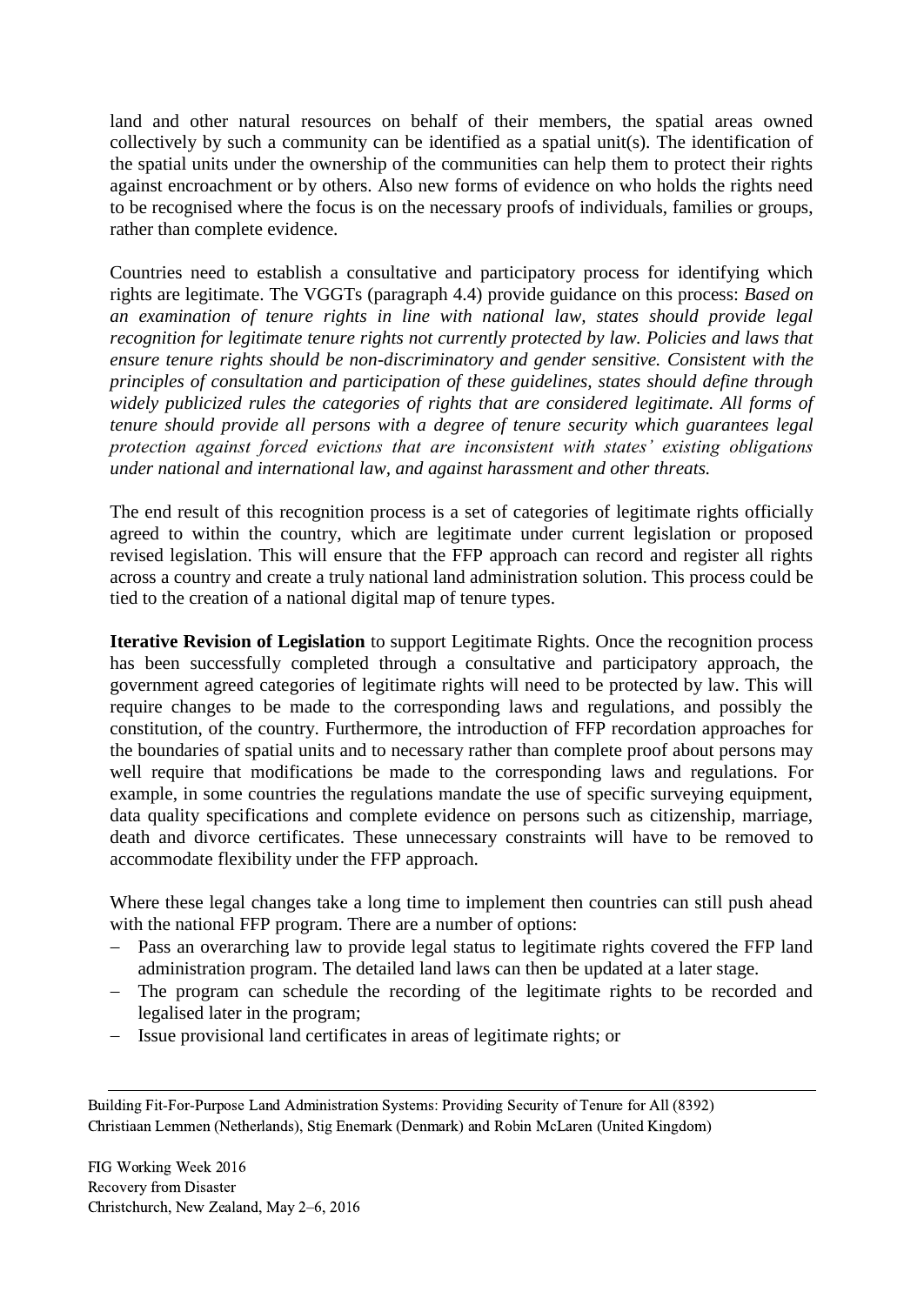Incrementally provide legal status for legitimate rights through experience with bottom-up pro-poor recordation initiatives.

**Adjudication and Recordation in the Field.** The process of recording evidence of land rights in the field should follow recognised pro-poor recordation, participatory approaches and comprises three main elements of information: the location where the right can be enjoyed; the nature of the right such as the right to do what, when and how – including associated responsibilities and constraints; and the person(s) or body who holds the right.

When adopting a "visible boundaries" approach, the boundaries are easily identified in aerial/ satellite imagery by their physical appearance and the connected land rights can be identified directly in the field through a participatory process that involves all local stakeholders. Once these physical boundaries are agreed to by the parties and identified on the aerial/satellite imagery then they can be described as the boundary although the precise legal line is not determined. Not all boundaries will be visible in imagery. The predominant use of aerial imagery will have to be supplements with suitable methods of field surveys for capturing nonvisible boundaries where relevant and needed. A print of aerial/satellite imagery – or a digital image on a tablet or a mobile phone - can be used directly in the field to identify and delineate the spatial unit boundaries using the visible boundary approach. By including the local community, the boundaries can be identified and drawn directly on the imagery and the spatial units numbered for reference to the connected land rights. Imagery is easily understood by local community and by identifying the boundaries on the map they can be agreed to by all relevant stakeholders before issuing certificates of the connected land rights. Where no official IDs are available the identification of people will be through the witness of community leaders. This participatory process of adjudication should be managed by locally trained land officers acting as trusted intermediaries while the land professionals (surveyors) should manage the overall process of building the spatial framework. Any non-visible boundaries can be added using hand held GPS or field survey measurements. Linking non spatial data can be organised in the field. At the end of the adjudication process the owner or occupier of the spatial unit will receive a 'piece of paper' with the unique identifier number of the spatial unit. This is taken to the land officer who is collecting the information about the nature of the right and the person and the unique identifier number will link all information about the spatial unit using standardised forms. In countries where citizens' official IDs are available, government will have completed the identification of individuals and there is no need to integrate the process of person identification into this recording process. Otherwise, identification of people will be through the witness of community leaders.

Note: rights may be overlapping. Informal rights such as occupancy, adverse possession, tenancy, use rights, customary rights, indigenous tenure, etc. as well as the formal ones are recognised and managed in the FFP land administration system.

Identification and adjudication is a vital part of this process and opportunities should be available for the local community to check and agree on the evidence of land rights collected. The community normally 'sits around the map'. In this social process, people determine that their own rights are correct and that there are no conflicting claims. Locally trained land

Building Fit-For-Purpose Land Administration Systems: Providing Security of Tenure for All (8392) Christiaan Lemmen (Netherlands), Stig Enemark (Denmark) and Robin McLaren (United Kingdom)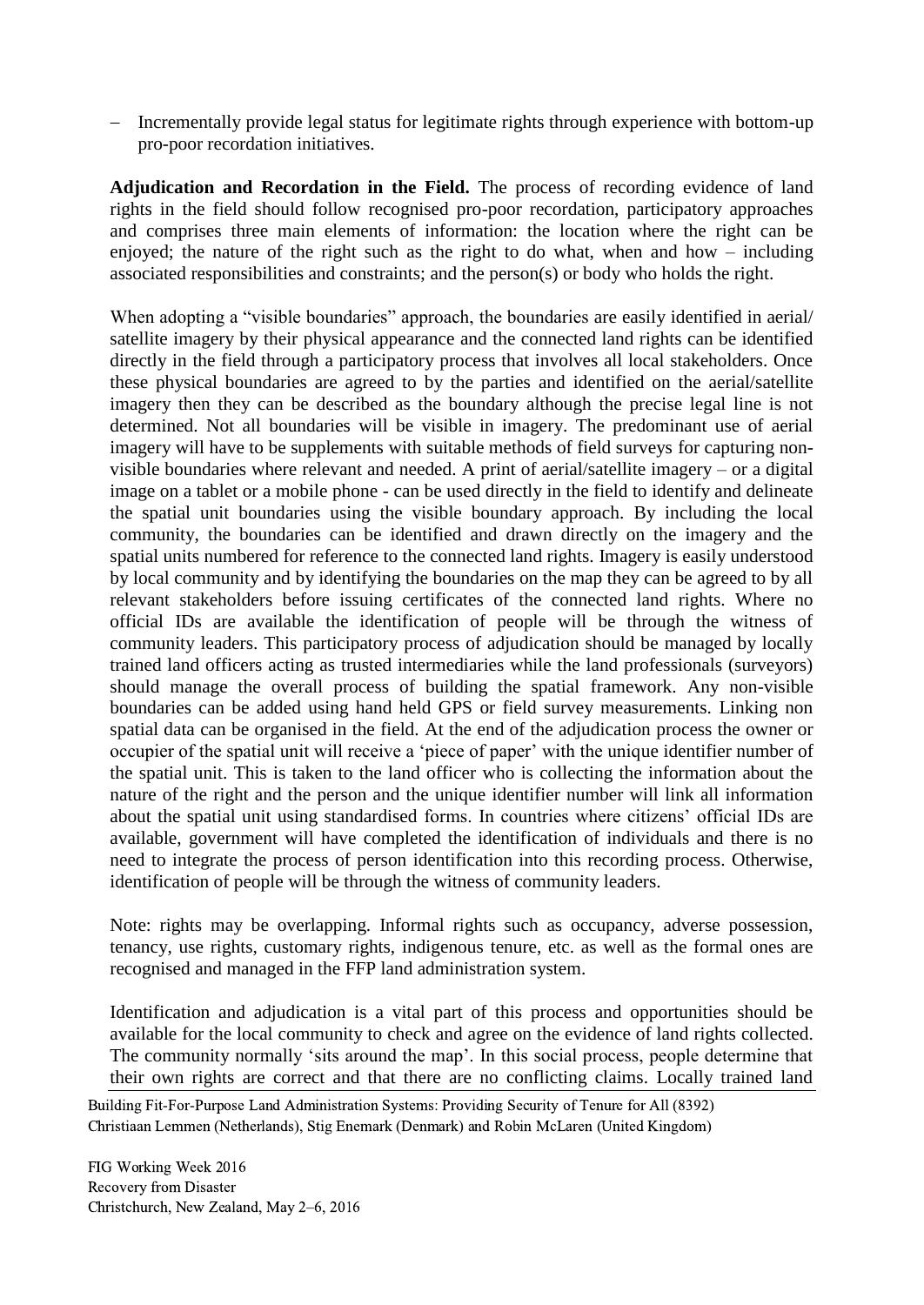officers guide this community activity and help with solving disputes. This process of recording and managing land right information about land under customary tenure should be managed through co-management between the Traditional Authorities and community leaders and the formal governmental land institutions, wherever possible.

**Unresolved Disputes.** The FFP approach should ensure that effective, local dispute resolution mechanisms attempt to resolve as many conflicting claims as possible. However, inevitably, there will be disputes that cannot be resolved locally and these will have to be considered through other mechanisms, and potentially the courts.

**Registration of Rights in National Land Register.** Once the recorded and adjudicated rights are completed and have no known outstanding conflicting claims then rights can be registered in the National Land Register.

**Land Certificate to Citizen.** The land administration authority can then issue evidence of registration to the citizens in the form of a certificate. This can take many forms, e.g. title or certificate of occupancy, depending on the right, its status and the underlying legal framework. This is the stage when the initial FFP approach process to register a right is complete. However, under the principles of the FFP approach the right can be incrementally upgraded over time. This is described under the 'Review Conversion' stage below.

**Review for Conversion.** This activity is a due diligence process to determine whether an existing right in the national register meets a set of conditions to allow its security to be increased. The review process, for example, will investigate the procedure followed to create the right and determine if it is legal, extra-legal, legitimate or non-legitimate. The following table is used to explain this.

|             | Legitimate                                                                        | Non-legitimate                                                                                                |  |  |
|-------------|-----------------------------------------------------------------------------------|---------------------------------------------------------------------------------------------------------------|--|--|
| Legal       | Law followed in letter<br>and spirit; usually<br>documented via titles            | Law followed in letter but<br>not in spirit; titles gotten<br>via unethical processes<br>Criminal land access |  |  |
| Extra-legal | Societal and/or historical<br>accepted access to land;<br>no (official) documents |                                                                                                               |  |  |

| Table 1. Conversion between different kinds of tenure (Zevenbergen, 2012). |  |  |  |  |  |  |
|----------------------------------------------------------------------------|--|--|--|--|--|--|
|----------------------------------------------------------------------------|--|--|--|--|--|--|

Any outstanding claims by third parties may also be identified and investigated. New evidence may be available to strengthen the right or the accuracy of the boundary may be increased. If the review process concludes that the agreed conditions for change are met then the security of the right will be changed along the continuum of rights. Another example of this review conversion process could involve an upgrade from a provisional to a full legal right. Some countries may initially only issue a provisional title until say 10 years have passed, allowing other possible claims on the rights to be made by third parties. At this stage and with no conflicting claims then full title can be granted.

Building Fit-For-Purpose Land Administration Systems: Providing Security of Tenure for All (8392) Christiaan Lemmen (Netherlands), Stig Enemark (Denmark) and Robin McLaren (United Kingdom)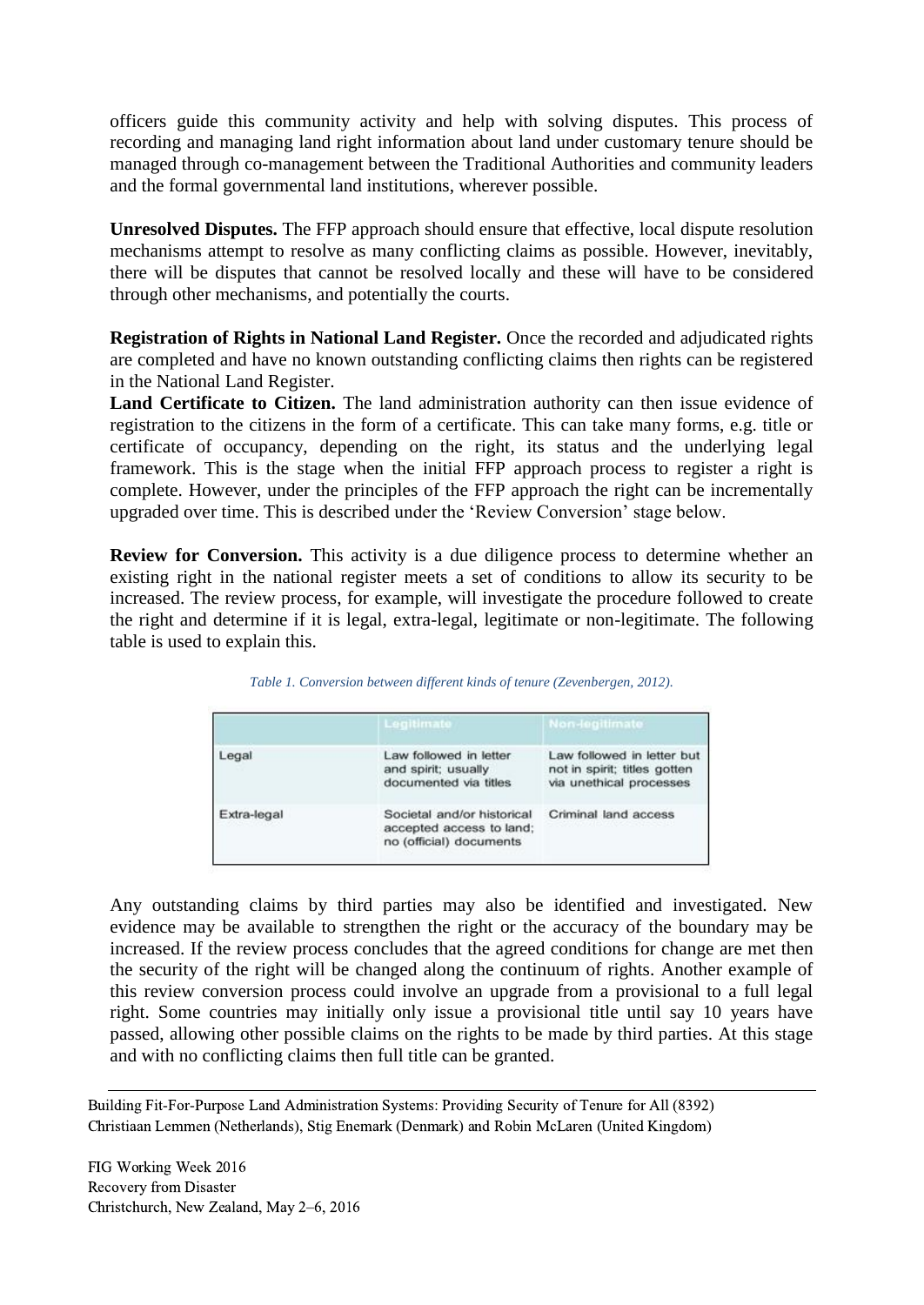### **4.2 Local Pro-Poor Recordation Initiatives**

**Local Recognition of Tenure Types**. As within the national approach the local approach requires a recognition of tenure types. This requires coordination between state and customary or other social authorities through co-management.

Local Pro-Poor Recordation Initiatives. Although the objective of the FFP land administration approach is to have a country specific national FFP strategy that encompasses all land administration activities and all tenure types, the FFP approach also supports local pro-poor recordation activities that can be integrated into the FFP national land register. A number of pro-poor land recordation approaches and solutions have been developed and are active around the world. There are extensive initiatives for safeguarding the rights of indigenous communities and techniques to crowdsource land rights are also emerging. Propoor recordation initiatives have a significant role in countries where there is a lack of political commitment or other constraints to recognise all legitimate rights. As well as providing local forms of security of tenure, the initiatives may also raise the profile of legitimate right holders and trigger incremental change at the national level. Wherever possible, local initiatives should coordinate with the national level to plan for future national recognition of the legitimate rights – and National government should provide guidance for undertaking such local recordation.

**Review for Integration.** This activity is a due diligence process to determine whether legitimate rights, recorded under local pro-poor recordation initiatives, can be considered to meet a set of conditions to allow their integration into the national land register.

## **5. THE SOCIAL TENURE DOMAIN MODEL (STDM)**

The STDM is recommended to model the social tenure relationships between people and land found within legitimate rights (FIG/GLTN, 2010; see also ISO, 2012b), see Figure 3. It describes relationships between people and land in an unconventional manner in that it tackles land administration needs in hitherto neglected communities, such as people in informal settlements and customary areas. It supports development and maintenance of records in areas where regular or formal registration of land rights is not the norm. It focuses on land and land rights, which are neither registered nor registerable, as well as overlapping claims, that may have to be adjudicated both in terms of the 'who', the 'where' and the 'what' right. In other words, the emphasis is on social tenure relationships as embedded in the continuum of land rights. This means informal rights such as occupancy, adverse possession, tenancy, use rights (this can be formal as well), customary rights, indigenous tenure, etc. as well as the formal ones are recognised and supported (with regard to information management) in a STDM enabled land administration system.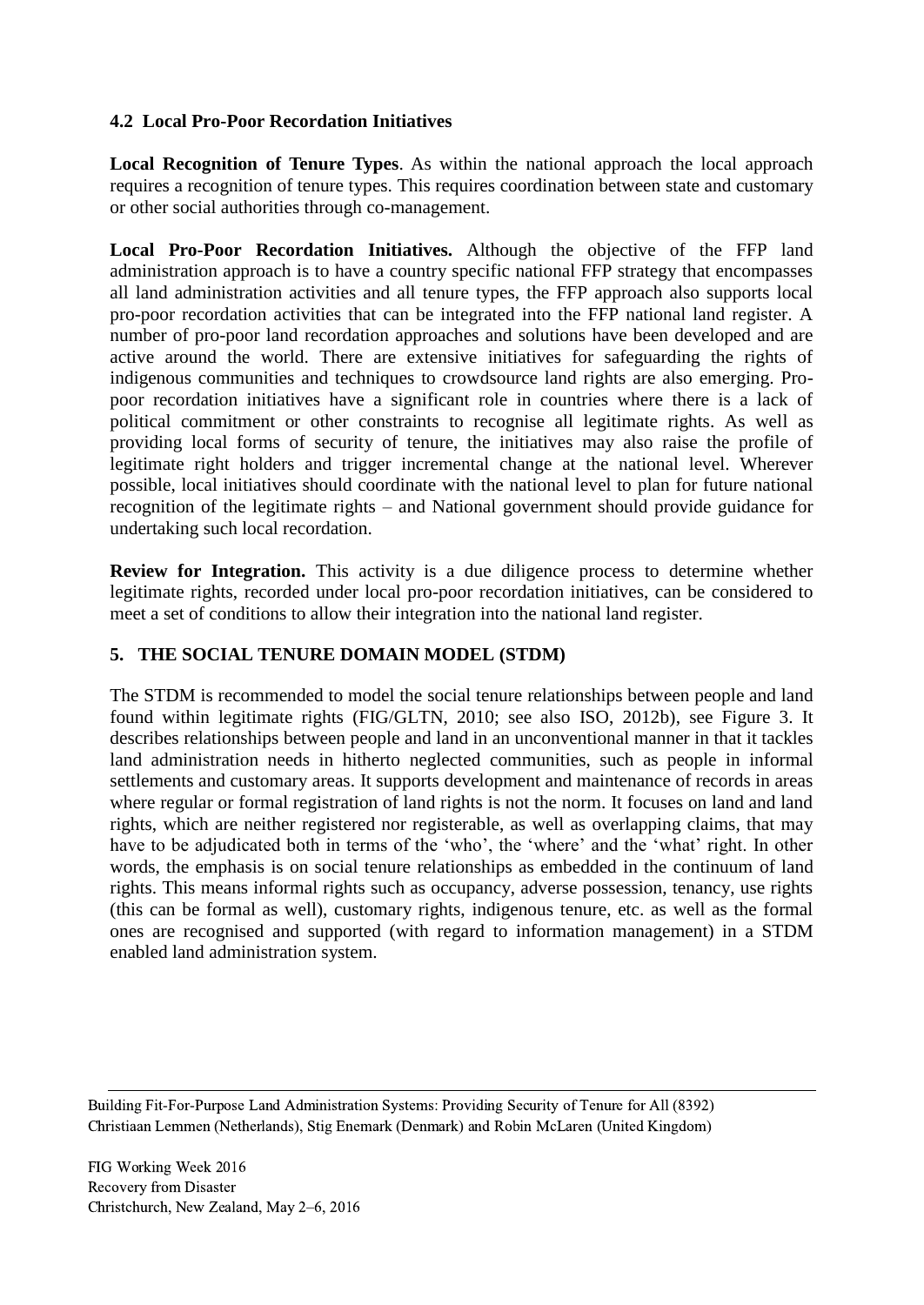

*Figure 3: The STDM Conceptual Model explains the interrelationship between parties, social tenure, and the spatial units supported by relevant documents. (UN-HABITAT/GLTN, 2014)*

The STDM accommodates a range of spatial units ('where', e.g. a piece of land that can be represented as one point – inside a polygon, a set of lines, a polygon with low / high accuracy coordinates, etc.). Similarly, the STDM records all types of right holders ('who', e.g. individuals, couples, households, groups with defined and non-defined membership, group of groups, religious organisations, companies, municipalities, government departments, etc.). In regard to evidence, STDM handles the imprecision and possible ambiguities that may arise in the description of land rights. The implementation of data collection ("as is" situation) and maintenance of those data can be based on administrative procedures (Augustinus & Lemmen, 2011; FIG/WB, 2014; Barry & Augustinus, 2015, Enemark et al. 2015). With STDM it is possible to bring the social element into land administration by:

- Recognising informal tenure arrangements based on the continuum of land rights;
- Unpacking existing social tenures, by means of classifications and coding of land rights and inclusion of those tenure types in data collection and maintenance;
- Opening options for innovative and incremental approaches to improving tenure security by means of conversions;
- Bridging the gap between informal systems and formal systems that emphasise titles by means of standardised approaches allowing legal and technical interoperability between basic land recordation and formal registrations;
- Giving a snap-shot of the 'people-land' relationships at any given time; and
- Informing the land administration activities about the actual situation on the ground.

#### **STDM Community Empowerment in Mashimoni, Nairobi**

The Mashimoni informal settlement covers 9.5 ha and is located in the east of Nairobi. The site owned by the State was a former quarry and people have been squatting since 1975. The densely populated slum faced serious problems such as fire, inadequate infrastructure and health issues. People were also threatened by eviction due to close proximity to a business centre with high associated land values. The community formed a Resident-Association in 2010 with the main focus on solving the land issue.

Building Fit-For-Purpose Land Administration Systems: Providing Security of Tenure for All (8392) Christiaan Lemmen (Netherlands), Stig Enemark (Denmark) and Robin McLaren (United Kingdom)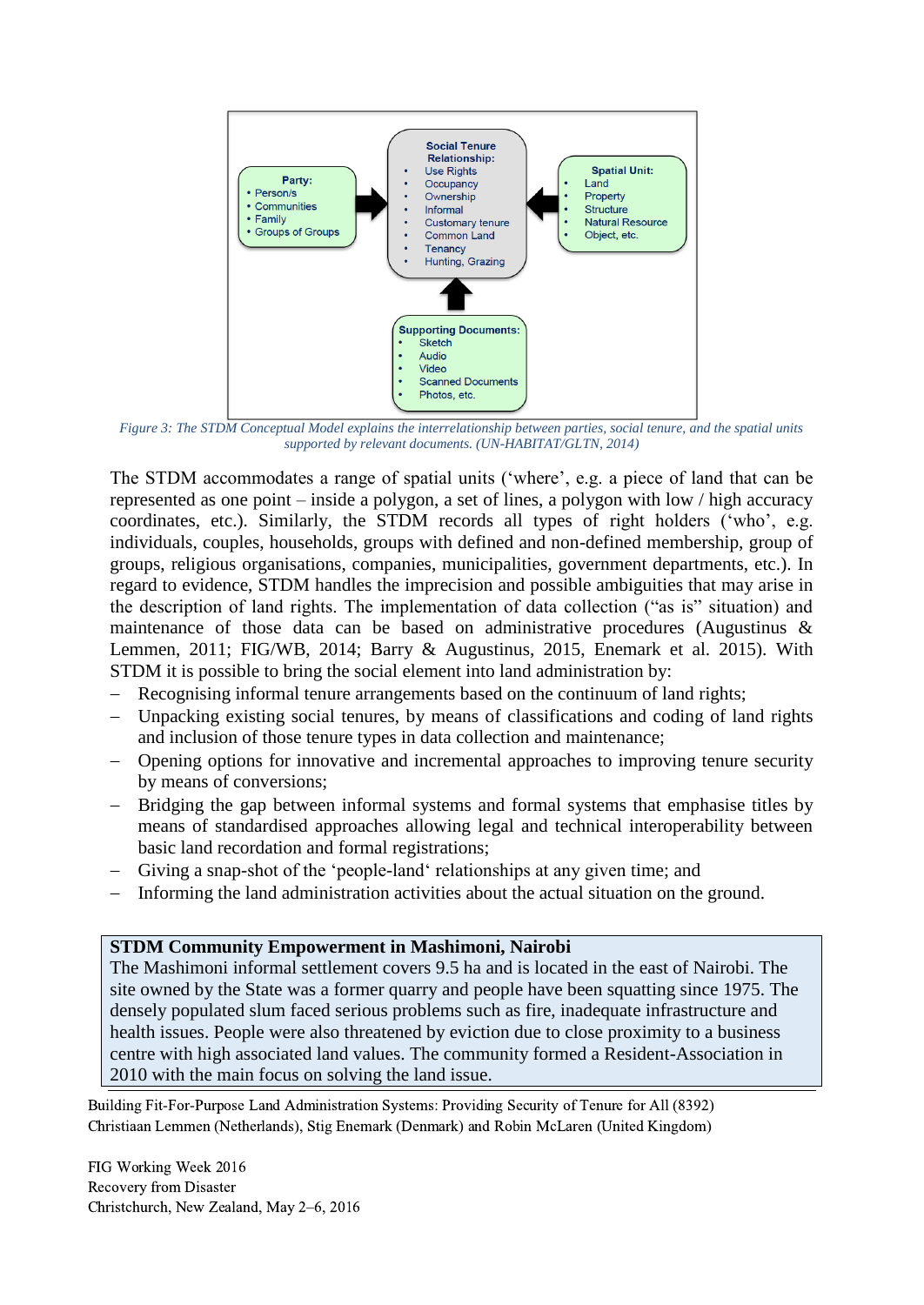A first enumeration was organised in 2010 to obtain information on the settlement and the residents. The community then negotiated with the Ministry of Lands for the national government to hand over the land to the residents. The land was subsequently safeguarded through a cabinet resolution. Community leaders helped to introduce STDM in 2011 with support of the Pamoja Trust and community members were trained. The community is using STDM for mapping and enumerations towards tenure regularisation under the Kenya Informal Settlement Improvement Project (KISIP). Data on 'structures' ('slum houses') and 'users' was collected, linked, verified and digitised using STDM facilitated data access. STDM has gathered evidence on land tenure and on the legitimacy of people to land relations in litigation and negotiation and helped to avoid evictions. Conflicts in cases of double or triple selling of structures has been reduced. Data has also been collected on utilities, sanitation and facilities to demonstrate the scale of problems. This has led to the installation of 75 toilets across the slum and supported negotiations to remove an open sewer.

STDM has empowered and enabled the community to have a say in planning issues and participation and transparency is encouraged. Electricity is now available across the slum and the community have a five year improvement / development plan. This STDM project has been sustainable and has successfully built and empowered a slum community to significantly improve their environment and security of tenure. The Mashimoni experience has resulted in the broader usage of STDM under KISIP.

*Joseph Arthur, STDM Co-ordinator, Muungano Mashimoni Number Ten; Cyprian Selebalo and John Gitau, UN-HABITAT/GLTN.*

## **6. NATIONAL TENURE ATLAS**

Implementation of the continuum approach at a national level as presented above requires a detailed typology (a complete categorisation) of the various forms of tenures and their mapping. Different authorities have different responsibilities in the process of recognition, recording, registering and managing the various tenure types within different areas such urban and rural. Therefore, at national level coordination is needed (Lemmen et al., 2015; Sears et al., 2015). For this purpose it is recommended that a National (digital) Tenure Atlas be developed for providing an overview of the spatial distribution of legitimate tenure types across a country, e.g. areas of customary tenure, areas of informal tenure, areas of private ownership, state land, etc. This will help to identify where land rights documentation needs to be undertaken, define zoning for better manage natural resources, identify where a land market can exist and enable administration and coordination between state and customary authorities through co-management. The boundaries of a territory of a tenure system can be labelled as fuzzy, visible or fixed. Those boundary labels should be included in the National Tenure Atlas. Figure 4 is an example of such a National Tenure Atlas.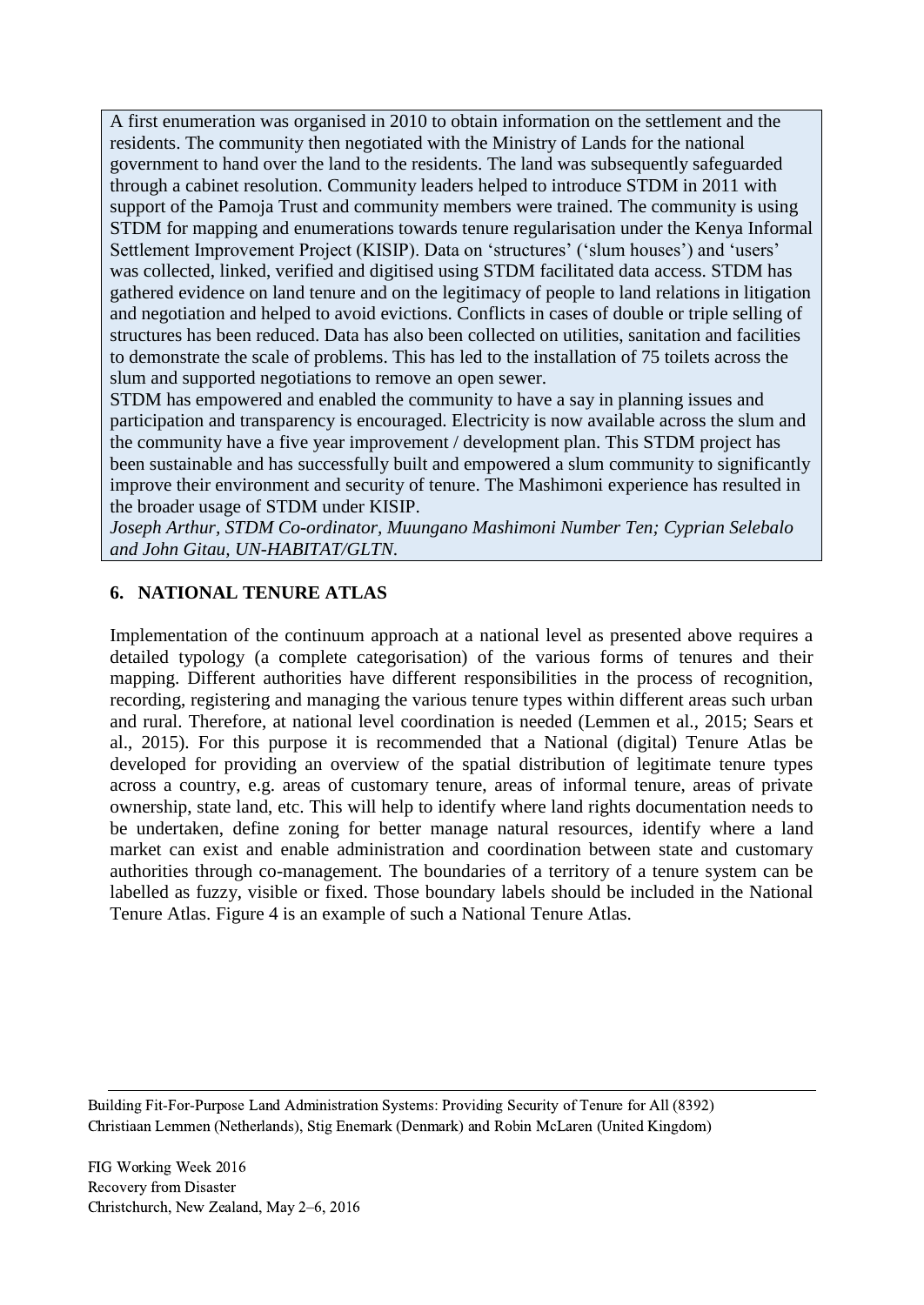

*Figure 4: Example of a National Tenure Atlas. Source: Ministry of Lands and Resettlement, Namibia*

### **7. FLEXIBLE RECORDATION**

The objective of the FFP approach is to develop a nationwide land administration system with special emphasis on providing security of tenure for all. The FFP approach, however, is propoor and also supports the building of locally based land recordation systems that can run in parallel with the nationwide strategy or as separate activities in support of local needs. The resulting recorded rights will then be managed in a local solution, but normally with no national legal standing. However, these recorded legitimate rights can subsequently be reviewed and integrated into the National register as explained in Enemark et al. (2015) and Enemark et al. (2016). Land administration authorities should then provide guidance to stakeholders performing local recordation on what information and evidence is gathered during local recordation to ensure that the data can be easily reviewed and integrated into the national register.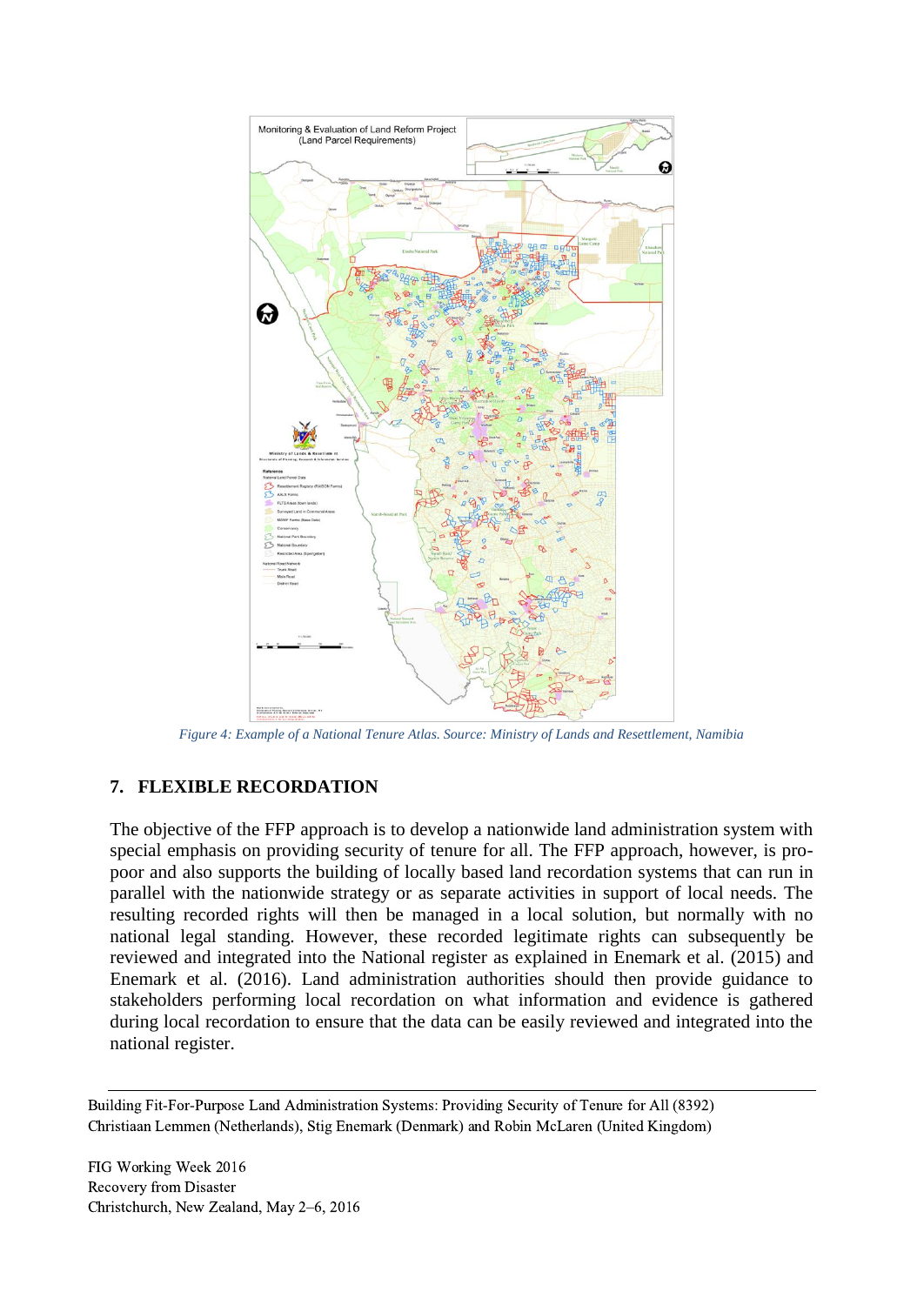Existing conventional land administration systems only take into account conventional legal forms of evidence and are spatial unit (parcel) based. This means that they only cover a subset of all forms of land tenure. Globally there are many examples of informal settlement residents, slum dwellers, and families and groups living under customary tenure, indigenous people, pastoralists, refugees etc. whose land use rights are not capable of being integrated into a conventional land administration system. Therefore, a flexible approach is needed to include integration and interoperability of different kinds of land recordation in the design to support of conversion of rights from one step on the tenure ladder to another.

UN-HABITAT/GLTN (2012a, 2012b) has provided guidance for designing such a flexible approach. Designing a Land Records System for the Poor is the first attempt to fill the gaps in development of new forms of land recordation to assist the implementation of a continuum of land rights approach at scale. The system should build on existing local approaches, where, in many situations, the social land tenure system includes elements that would form an integral part of a pro-poor system. Community rules in identifying leaders should be followed. Recognised leaders know the local rules and the various land interests in the community.

Land administration systems support tenure security, and deliver the information required to make land management work at scale. Without this land information then management of urban and rural development is simply not possible. This technical gap of information impacts access to safe water, sanitation, community facilities by the poor and contributes to unequal access to land, conflicts over land, land grabbing and the destruction of the environment. It also negatively affects quality of life and livelihoods. A land information system is essential to address these issues and contribute to increase security of tenure, particularly for the poor, for overall land management, and to make it possible for the system of land administration to extend to scale and cover the majority of a country. A pro poor land recordation system is needed, e.g. based on Zevenbergen et al. 2012 and Zevenbergen et al. 2013).

The recordation system should be affordable for the state and its citizens particularly the poor to enable the country to scale up the system. It also needs to be transparent, accessible and equitable to ensure delivery to the poor. The system has to deal with complex, layered rights. Next to formal tenures, it needs to take care of customary and informal systems, as well as secondary rights. The system should build on social tenures rather than strict paper trails. It is important that the system is simple, quick and inexpensive and avoids costly experts and fees. The STDM conceptual model meets those criteria.

The land recordation system should be physically close to the people to improve record accuracy (updating, conversion), to ensure ease of access and to improve land management and planning. The pro-poor land records' office should not be a totally independent entity, but ideally should be embedded in the larger public administration structure. The system has to deliver preventative justice by having land records that contain objective information that clarifies the rights and contractual relations, and limits the need to go court. The system should build on co-management of pro-poor land records, including identifying witnesses, creating evidence, building the currency and legitimacy of land records. Strong checks and balances are needed to protect vulnerable groups.

Building Fit-For-Purpose Land Administration Systems: Providing Security of Tenure for All (8392) Christiaan Lemmen (Netherlands), Stig Enemark (Denmark) and Robin McLaren (United Kingdom)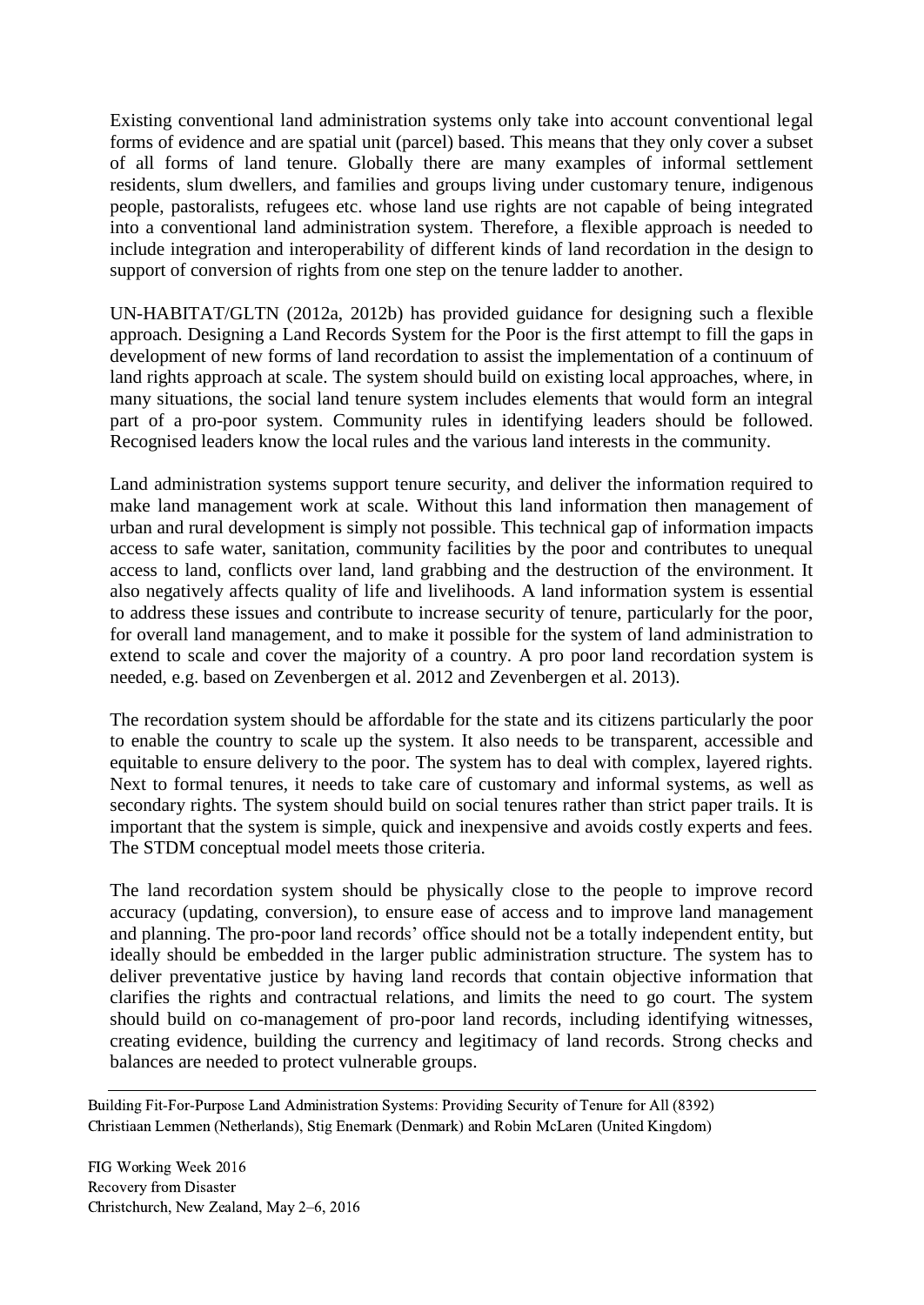New supporting roles can be introduced in order to organise participatory approaches. The community leader brings knowledge in the categorisation of rights and the area where those rights apply. The filling of standard forms for administrative attributes can be supported by trained local staff while maintaining a neutral position. It is important that mechanisms are in place to guarantee proper link between the non-spatial attributes (names, rights) and the spatial units where those attributes apply; this is a task for the trained local staff  $-$  also responsible for drawing the boundaries on the orthophoto or aerial imagery. An appointed local record keeper takes care for recordation and publication and a social authority should act as classifier and manager of the data collection process and maintenance of the records. The land administration authorities should provide guidance for undertaking the local recordation in order to facilitate easy integration into the national register at a later stage. See also Zevenbergen et al. (2012) and Zevenbergen et al. (2013).

### **8. ICT STRATEGY**

Although the ultimate ICT solution will be sophisticated, nationally scalable and support features such as e-signatures, e-conveyancing and cloud based services, for example, it should be emphasised that the initial ICT solutions will have to be rather simple to accommodate limitations in the telecom infrastructure and ICT skills in many developing countries.

There is a tendency in national land administration system programmes in developing countries to invest in expensive, sophisticated ICT solutions at the start of programmes. This rarely proves successful. Instead, the initial ICT solutions should model the overall Minimum Viable Product approach being advocated for FFP land administration. This will initially focus on a set of tools to capture the land rights. A simpler, lower cost ICT solution at the start of the programme will provide flexibility to accommodate changes in business processes, customer requirements and resource availability identified through assessing initial operations. However, incremental improvement does not mean fragmentation. ICT improvements need to be managed within an agreed ICT strategy that is directly informed by the business strategy defined in the country specific FFP land administration strategy. The profile and governance of the ICT department should be at the highest level within the land administration institution to ensure the maximum benefits of ICT to the business.

Too often, investments in ICT are isolated within projects and do not consider the possibility of the wider sharing and re-use of the resources. This narrow perspective has led, for example, to multiple purchases of the same remote sensing imagery by different agencies and the generation of multiple base maps with varying specifications. Apart from the simple collaboration approach, the adoption of interoperability standards and web services is promoting the implementation of shared services leading to the creation of National Spatial Data Infrastructures (NSDI).

The implementation of ICT solutions to support FFP land administration will require extensions to the legal & regulatory framework to accommodate e-signatures, econveyancing, and information privacy, for example.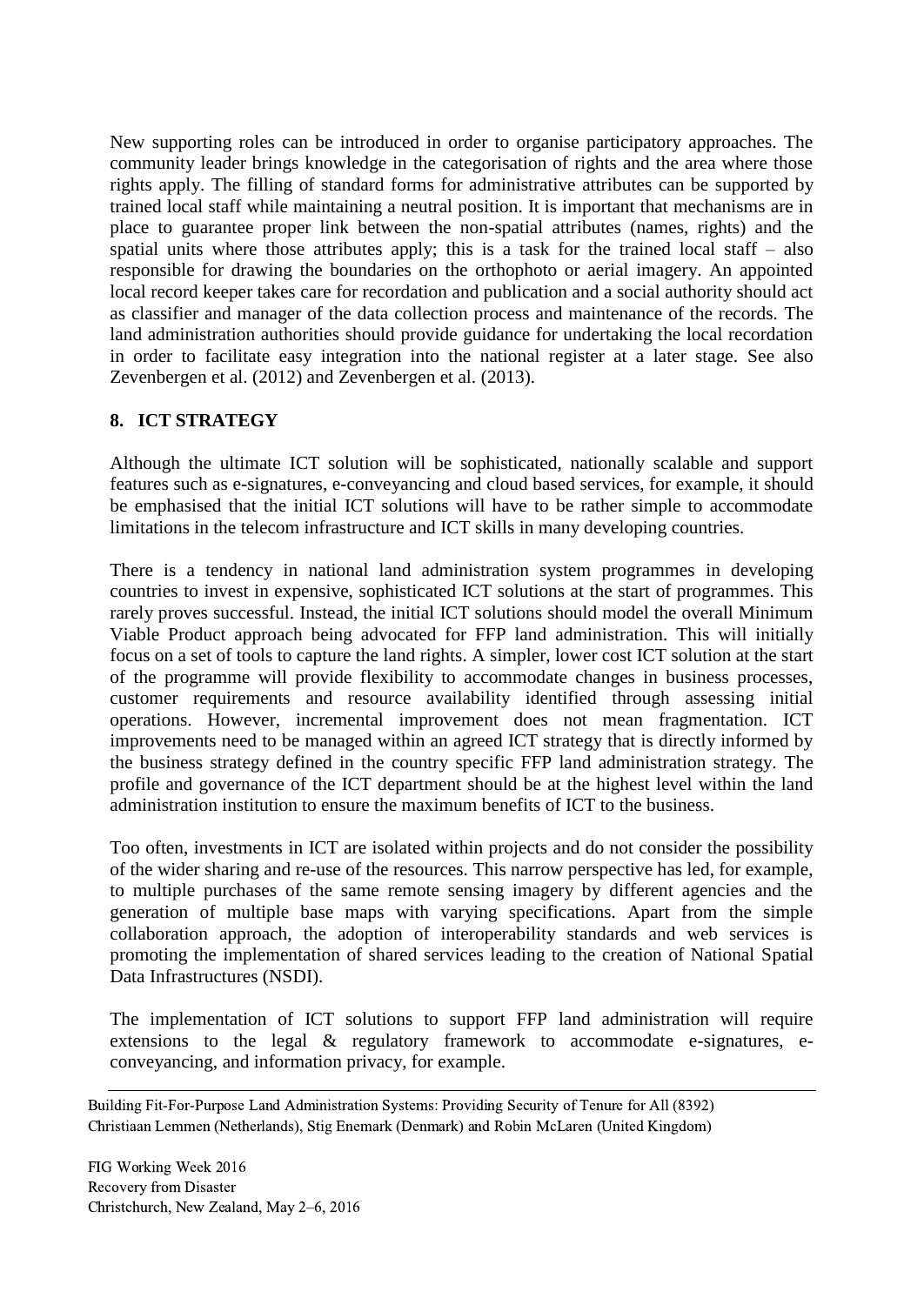Cloud computing is a set of services or resources offered by different providers through the Internet and you connect to these services through Internet. Cloud computing is about putting more of an enterprise's computing systems, data and services on the cloud and less on personal computers or servers that the enterprise runs for itself.

All existing paper (scanned) and electronic records should be archived using international standard on records management under a clear archiving strategy. It is recommended that new paper-based applications should be scanned upon receipt so that many users can access the applications simultaneously to speed up processing. The Open Archival Information System reference model, ISO 14721:2003 (ISO, 2012a) for structuring and operating archives, is an International Standard and should be adopted.

Business continuity and data resilience must be robustly supported. This will include the use of a business continuity centre and a disaster recovery centre that can be ideally shared across government.

Access to open land information prior to receiving security of tenure can potentially empower the wrong people, leading to land grabbing and corruption. The disclosure of natural resources associated with indigenous people, for example, may precipitate unwanted exploitation.

### **9. CONCLUDING REMARKS**

This paper presented some guiding principles for building of the FFP approach at country level. Implementation of a FFP approach in land administration is strongly related to the recognition of the continuum of land rights. Implementation of the FFP approach means to recognise, record and review land rights. The functionality of the Social Tenure Domain Model allows modelling and managing the complex social tenure relationships between people and land found within legitimate rights. Implementation of a FFP approach at scale requires a ICT approach based on a strategy.

### **REFERENCES**

- Augustinus, C. and C.H.J. Lemmen, (2011): What is required to bring the social element into land administration? Moving from the Land Administration Domain Model to the Social Tenure Domain Model. World Bank Conference on Land and Poverty
- Barry, M. and C. Augustinus, (2015): Property theory, metaphors and the continuum of land rights. UN-HABITAT/GLTN
- Enemark, S., R. McLaren and C.H.J. Lemmen, (2016): Scaling Up Responsible Land Governance: Guiding Principles For Building Fit-For-PurposeLand Administration Systems In Developing Countries. World Bank Conference on Land and Poverty
- Enemark, S., R. McLaren and C.H.J. Lemmen, (2015): Fit-For-Purpose Land Administration – Guiding Principles. UN-HABITAT/GLTN/Kadaster

Building Fit-For-Purpose Land Administration Systems: Providing Security of Tenure for All (8392) Christiaan Lemmen (Netherlands), Stig Enemark (Denmark) and Robin McLaren (United Kingdom)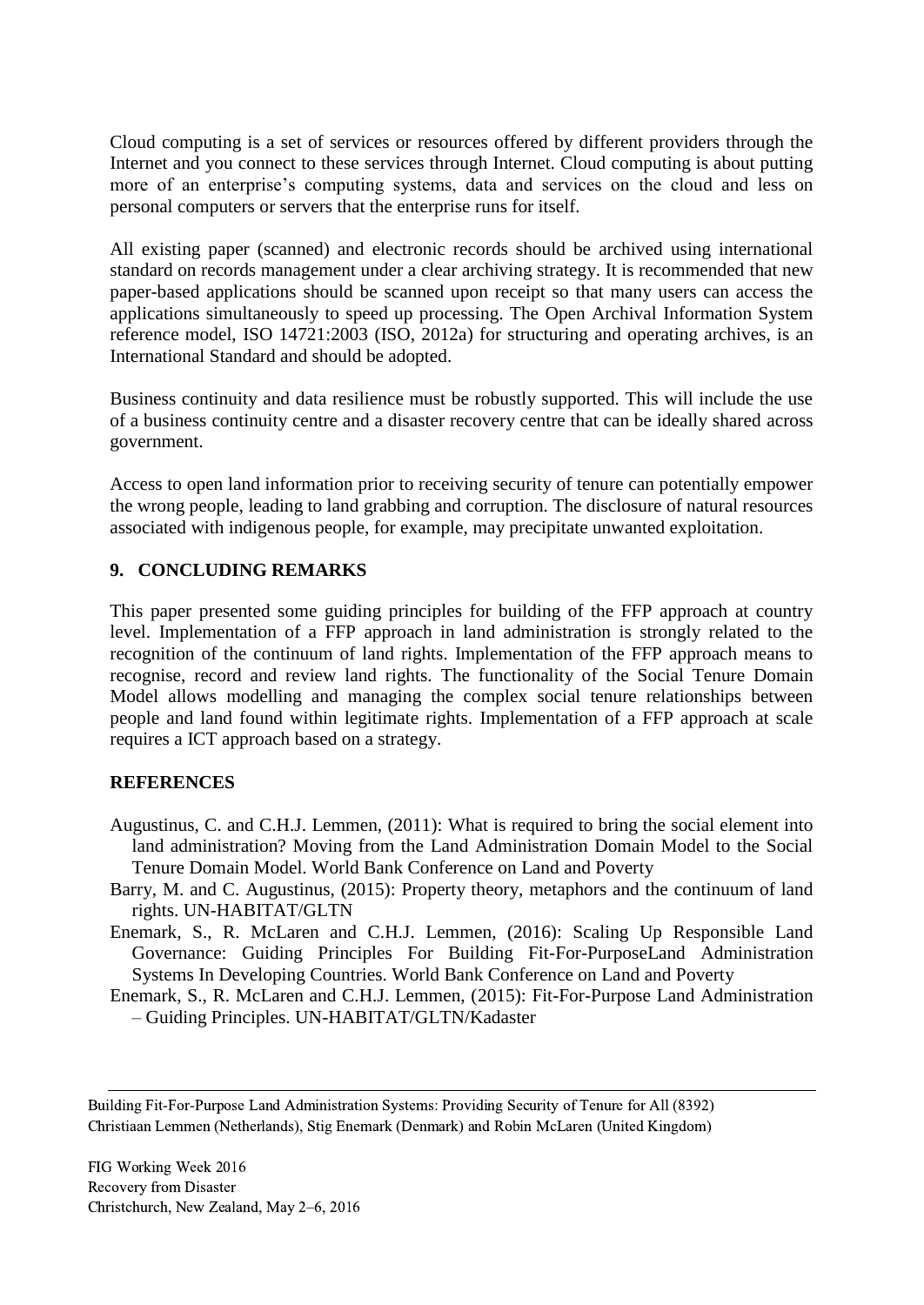- Deininger, K., D. Byerlee, J. Lindsay, A. Norton, H. Selod and M. Stickler, M., (2011): Rising Global Interest in Farmland: Can It Yield Sustainable and Equitable Benefits? World Bank
- FIG/GLTN, (2010): The Social Tenure Domain Model A pro-poor land tool. FIG Publications 52
- FIG/WB, (2014): Fit-For-Purpose Land Administration. FIG Publications 60
- ISO, (2012a): ISO 14721:2012 Space data and information transfer systems -- Open archival information system (OAIS) -- Reference model
- ISO, (2012b): ISO 19152:2012, Geographic Information Land Administration DomainModel
- Lemmen, C., J. Plessis, C. Augustinus, P. Laarakker, K. Zeeuw, K., P. Saers and M. Molendijk, (2015): The Operationalisation of the 'Continuum of Land Rights' at Country Level. World Bank Conference on Land and Poverty
- McLaren, R., S. Enemark and C.H.J. Lemmen, (2016): Guiding Principles For Building Fit-For-Purpose Land Administration Systems in Developing Countries: Capacity Development, Change Management and Project Delivery. World Bank Conference on Land and Poverty
- Saers, P., C. Lemmen, D. Antonio, C. Augustinus, M. Molendijk and K. De Zeeuw (2015): Social Tenure Domain Model - A Strategy towards Country Implementation. World Bank Conference on Land and Poverty
- UN-ECE (2005): Land Administration in the UN-ECE Region
- UN-ECE (1996): Land Administration Guidelines
- UN-FAO, (2015): Governance of tenure technical guide Recording tenure rights and parcels. In Press
- UN-FAO, (2012): Voluntary Guidelines on the Responsible Governance of Tenure of Land, Fisheries and Forests in the Context of Food Security
- UN-HABITAT/GLTN, (2012a): Handling Land–Innovative Tools for Land Governance and Secure Tenure
- UN-HABITAT/GLTN, (2012b): Designing a Land Records System for the Poor
- UN-HABITAT/GLTN, (2008): Secure Land Rights for All
- Zevenbergen, J., C. Augustinus, D. Antonio and R. Bennett, (2013): Pro-poor land administration: principles for recording the land rights of the underrepresented. Land Use Policy, 31(2013)595-604
- Zevenbergen, J., C. Augustinus and R. Bennett, (2012): Towards a design for a propoor land recordation system. World Bank Conference on Land and Poverty

### **BIOGRAPHICAL NOTES**



**Christiaan Lemmen** is international consultant at Kadaster International, the Netherlands. He is chair of the FIG Working Group 7.1 'Fit-For-Purpose Land Administration' and director of the FIG Bureau of Land Records and Cadastre, OICRF.

Email: [Chrit.Lemmen@kadaster.nl](mailto:Chrit.Lemmen@kadaster.nl) Web: <http://www.itc.nl/resumes/lemmen>



Building Fit-For-Purpose Land Administration Systems: Providing Security of Tenure for All (8392) **Hommen (Netherlands), Stig Enemark (Denmark) and Robin McLaren (United Kingdom)**